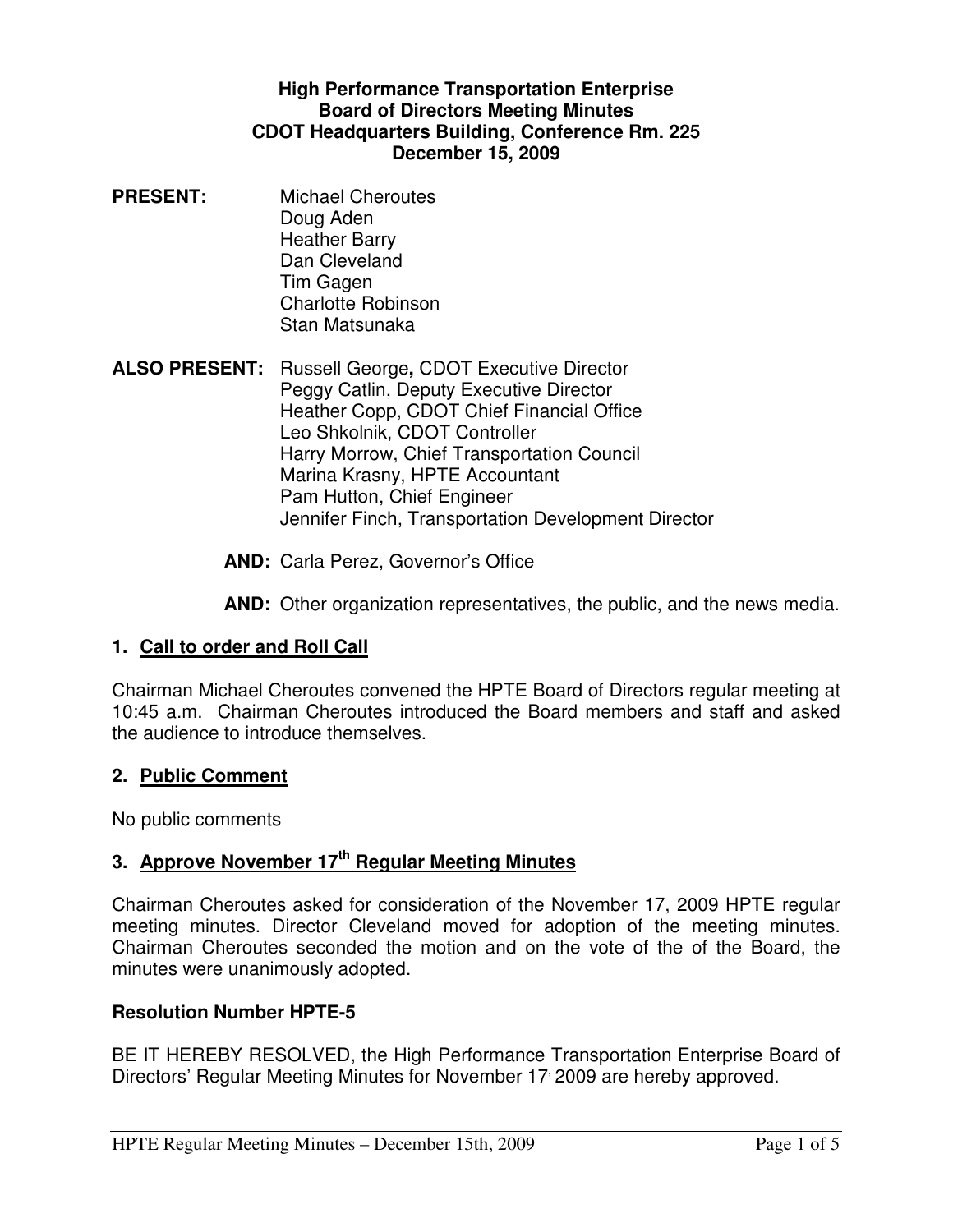# **4. Brief summary of current contracts**

Peggy Catlin discussed the contracts carried over from CTE. There are three types of contracts that were carried over:

- 1) Existing CDOT contracts-the Enterprise has access to use these contracts and pay for the services using the Enterprise's funds.
- 2) Contracts that were initiated by CTE, and are now assigned to the Enterprise
- 3) Intergovernmental Agreements (IGA) and Memorandum of Understanding (MOU)

The Enterprise has access to the following existing CDOT contracts: a non-project specific contract that was used for project managements services on the I-25 Express Lanes Project, financial advisor contract used for a feasibility study and financial analysis, and the Region 6 Mile High Courtesy Patrol contract.

The Enterprise also has access to several public relations contracts. These contracts were used for marketing materials for the opening of I-25, the annual report for the Legislature, a research survey/focus group and a follow up survey for the I-25 HOT Lanes.

New financial advisors and general engineering contract were initiated by CTE and are now assigned to the Enterprise. CTE also had contracts with Colorado State Patrol to pay for HOT Lane enforcement and a contract with a private contractor to maintain the HOT Lanes.

The contract with E-470 and CTE was also assigned to the Enterprise. This is an overall contract for the design of the back offices, toll collection software, and violation processing for the Express Lanes. This contract expires in 2010, however CDOT and the Enterprise are working to extend the contract. This contract allows the Enterprise to keep their staffing levels low and use the experience that E-470 has as a reference to the Enterprise.

There is an IGA with the Federal Highway Administration, because they require an agreement with any facility that needs to be tolled. There is also an IGA with the Regional Transportation District (RTD). The HOT Lanes were funded by Federal Transit Administration funds, therefore a contract with RTD was required. This contract listed the details about how the lanes would be managed and how the revenues would be distributed and used. This contract was signed by CDOT and CTE, and it received the required approval from the Federal Transit Administration and Federal Highway Administration.

CTE and CDOT have agreements for the loans provided by the Transportation Commission. The Transportation Commission issued a loan to CTE for startup activities. Some of the money has been transferred back to the Transportation Commission, because the activities that were anticipated at the time were not pursued. The general activities loans have not been paid back and monies from the HOT Lanes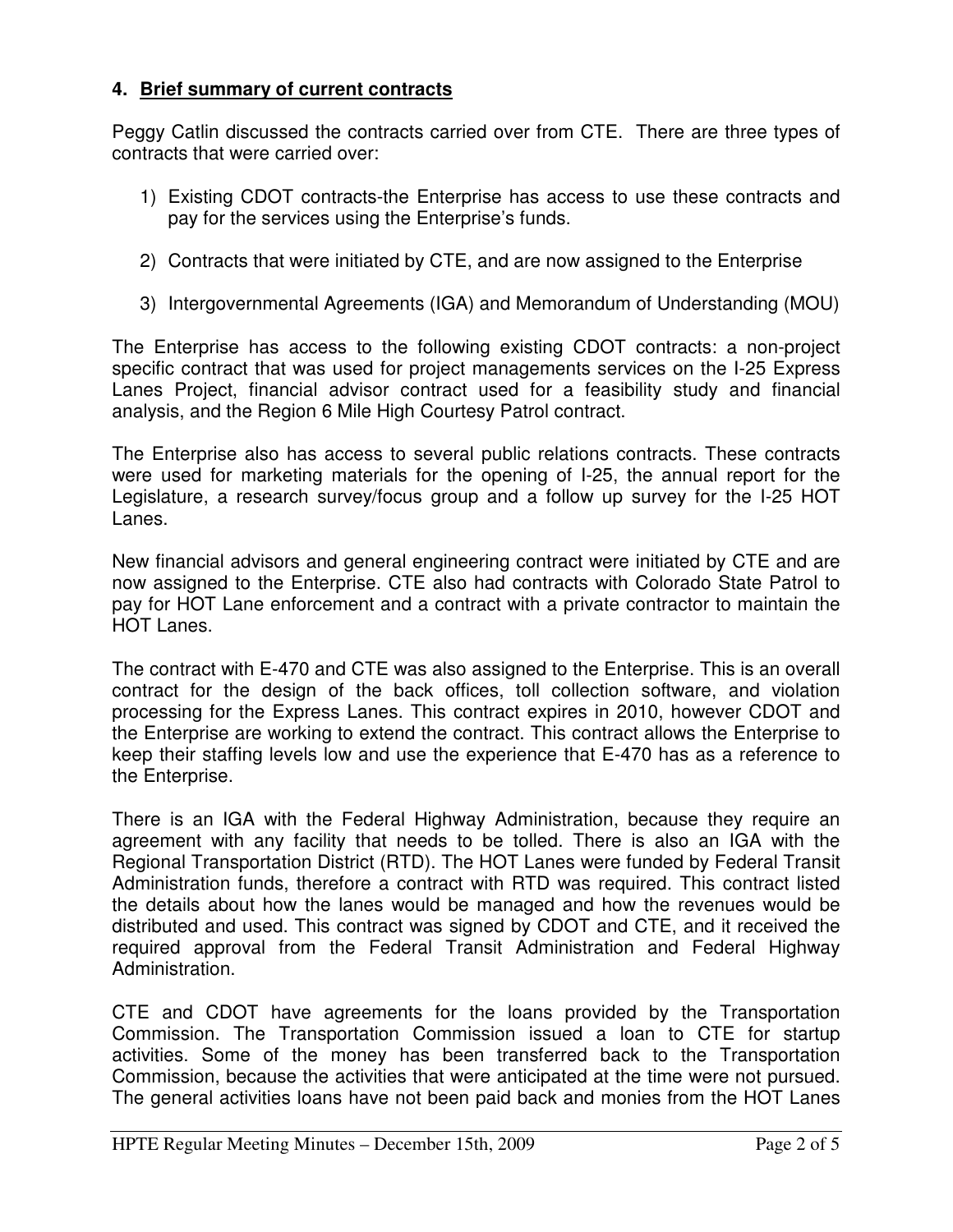cannot be used to pay back this loan. The loan for the I-25 HOT Lanes is being paid back on an annual basis from I-25 revenues.

Michael Cheroutes asked some questions about some of the current consulting contracts. Scott Balice Strategies was used to help create CTE and to assist with future activities. Scott Balice Strategies expertise is in tolling and public/private partnerships. They are a financial advisor, not an investment banking firm. CDOT has used Scott Balice Strategies for US 36, and will continue to use them if CDOT receives a grant.

Stifel Nicolaus is another consulting firm that CDOT uses. This consulting firm does routine work for CDOT, and the Enterprise has the option of using their services as well. Stifel Nicolaus' expertise is not in tolling and public/private partnerships.

The HNTB contract has been inactive for an extended period of time. This contract was written to include every form of consulting; project development, strategic planning, marking, and community outreach.

There were some discussions about how a project is handed off to the Enterprise from CDOT. CDOT staff conducts the environmental studies for the project. After the NEPA document is signed, the project becomes an Enterprise project. The transferring of the project might create TABOR issues, but that will be address on a project by project basis.

### **5. Discuss HPTE Director Hiring Options and Qualifications**

Carla Perez listed the various hiring options for the Executive Director on an interim basis and a long term strategy. On an interim basis there are the following options:

1) Contract employee within the State Personnel System

 a) Senior Executive Service Employee (SES)-A one year contract. This individual may have the option to apply for the permanent position, after the one year contract term.

 b) Temporary Employee-This individual would be used to get the Enterprise started, but would be on a six month nonrenewable contract.

- 2) Contract for management services-A personal services contract with a consultant whose primary focus would be to get the Enterprise started. The Enterprise may use an existing contract and write a task order to have a consulting firm provide the Executive Director's functions.
- 3) Loan from another State agency-Utilize the resources within the State system. There is a possibility for a budget or FTE transfer.
- 4) Reassign an existing employee-Reassign an existing CDOT employee to be a full time FTE for the Enterprise.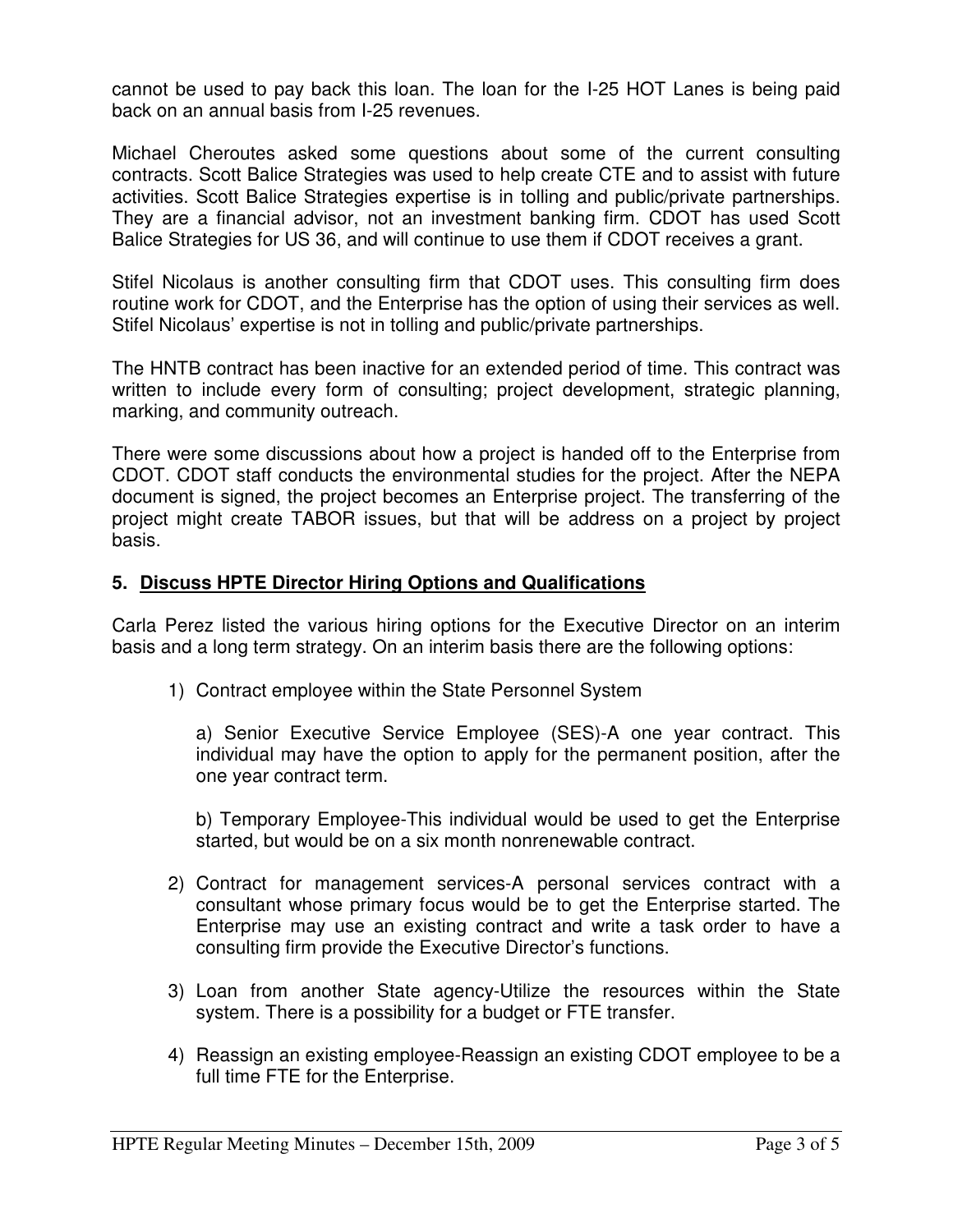- 5) Loaned Executive-Find an individual outside of the State system that is nearing retirement or an executive that is willing to be loaned to the Enterprise for a year.
- 6) University partnership/loaned professor-The Enterprise will work with a University to build a relationship. This relationship would allow the Enterprise to gather new ideas and expertise from the University, and possibly develop an internship program.
- 7) Retired professional- Find an individual who recently retired from the transportation industry.

Here are the following long term strategies:

- 1) Hire a full time employee. The full time employee is subject to the State Personnel rules. In order for the employee to be exempt from the State Personnel rules, a legislative action will be needed.
- 2) National search-By doing a national search, this allows for a wide range of applicants.
- 3) SES position-This position will have a legislative exemption
- 4) Competitive salary-The salary needs to be able to attract the kind of candidate that the Enterprise is looking for.
- 5) Management team approach

There is a possibility to use one of the existing contracts with the broad scope of work to provide "executive director" functions to the Enterprise.

Several Directors voiced the concern that there will be no "face" of the enterprise is the consulting company is performing executive director functions.

Director Cheroutes stated he would like to have an overview of the corridor projects inventoried for the Blue Ribbon Panel at the January meeting. And focus on the projects that might be ready for financing help from the Enterprise.

Director Robinson voiced the concern about the interim director being a "face" of the Enterprise. She agreed that the Board needs to determine where the Board wants to go first. And then take a step towards looking for the Executive Director.

Director Cheroutes would like the Enterprise to have a strategic direction and was thinking that the Board should be the face of the organization at first. The Board should work through the issues that the Enterprise has then hire a director. Meanwhile the Board could use the existing contracts to get help with organizing and facilitating the search.